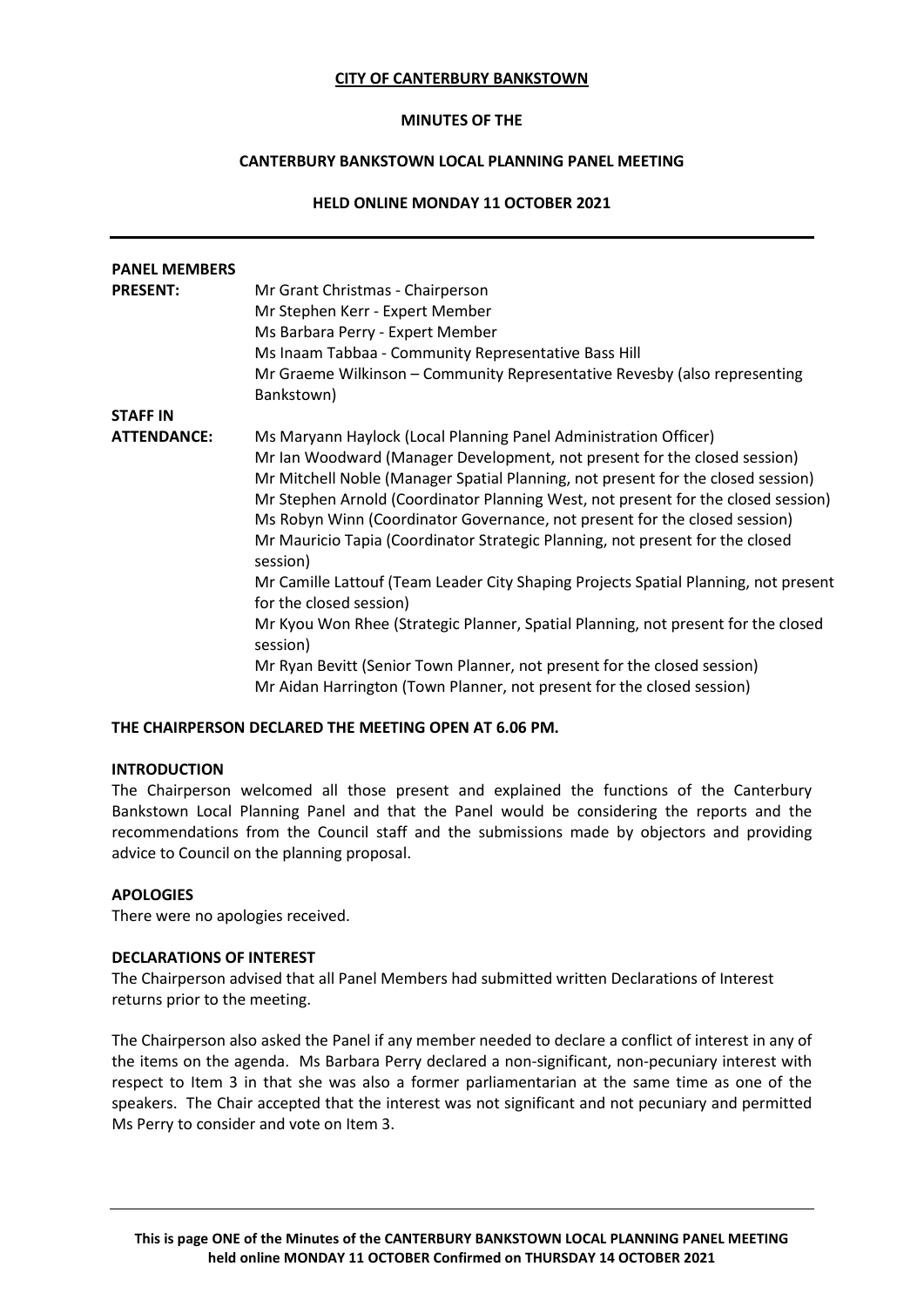# **CBLPP Determination**

### **CONFIRMATION OF MINUTES OF PREVIOUS MEETING**

THAT the minutes of the Canterbury Bankstown Local Planning Panel Meeting held on **Thursday 9 September, Friday 10 September and Monday 13 September 2021** be confirmed.

### **DECISION**

## **1 Draft Affordable Housing Contribution Scheme and Planning Proposal**

### **Site Visit**

A virtual online site inspection was undertaken by the Panel members prior to the public hearing.

### **Public Addresses**

The following people addressed the meeting in relation to this item:

Ms T Thach

### **Panel Assessment**

Mr Graeme Wilkinson was the Community Panel Member present for the deliberation and voting for this matter.

In broad terms, the Panel supports the preparation of an Affordable Housing Contribution Scheme and the intended outcomes of the draft planning proposal.

In particular, the Panel notes the following positive attributes of the Draft Affordable Housing Contribution Scheme and Planning Proposal:

- It is aligned with the South District Plan which recommends an affordable housing target generally in the range of 5–10% of new residential floor space subject to viability testing (emphasis added).
- The fact that the proposed Affordable Housing Contribution Scheme has been signalled to the market well in advance of the draft Planning Proposal via the Bankstown Masterplan.
- The robust viability testing that has been undertaken.

The Panel also notes, however, that the proposed method of calculating the Affordable Housing Contribution is by applying it to the total residential gross floor area of new development, rather than just the new residential floor space arising from the Bankstown Masterplan. The Panel understands this has been proposed to simplify the administration of the Affordable Housing Contribution Scheme and that to ensure viability, the Affordable Housing Contribution amount has been set at 3% of the total residential floorspace of development, rather than 5%-10% of the new residential floorspace (i.e. the additional residential floorspace resulting from the uplift in FSR created by the Bankstown Masterplan).

The Panel considers this approach has the potential to cause the following issues:

- The proposed Affordable Housing Contribution Scheme cannot be easily or directly compared with the affordable housing target in the South District Plan because they are both calculated differently.
- Properties subject to the Affordable Rental Housing Scheme that benefit from a larger proportionate FSR uplift make a lower Affordable Rental Housing Scheme contribution relative to the uplift than those with a lower proportionate uplift.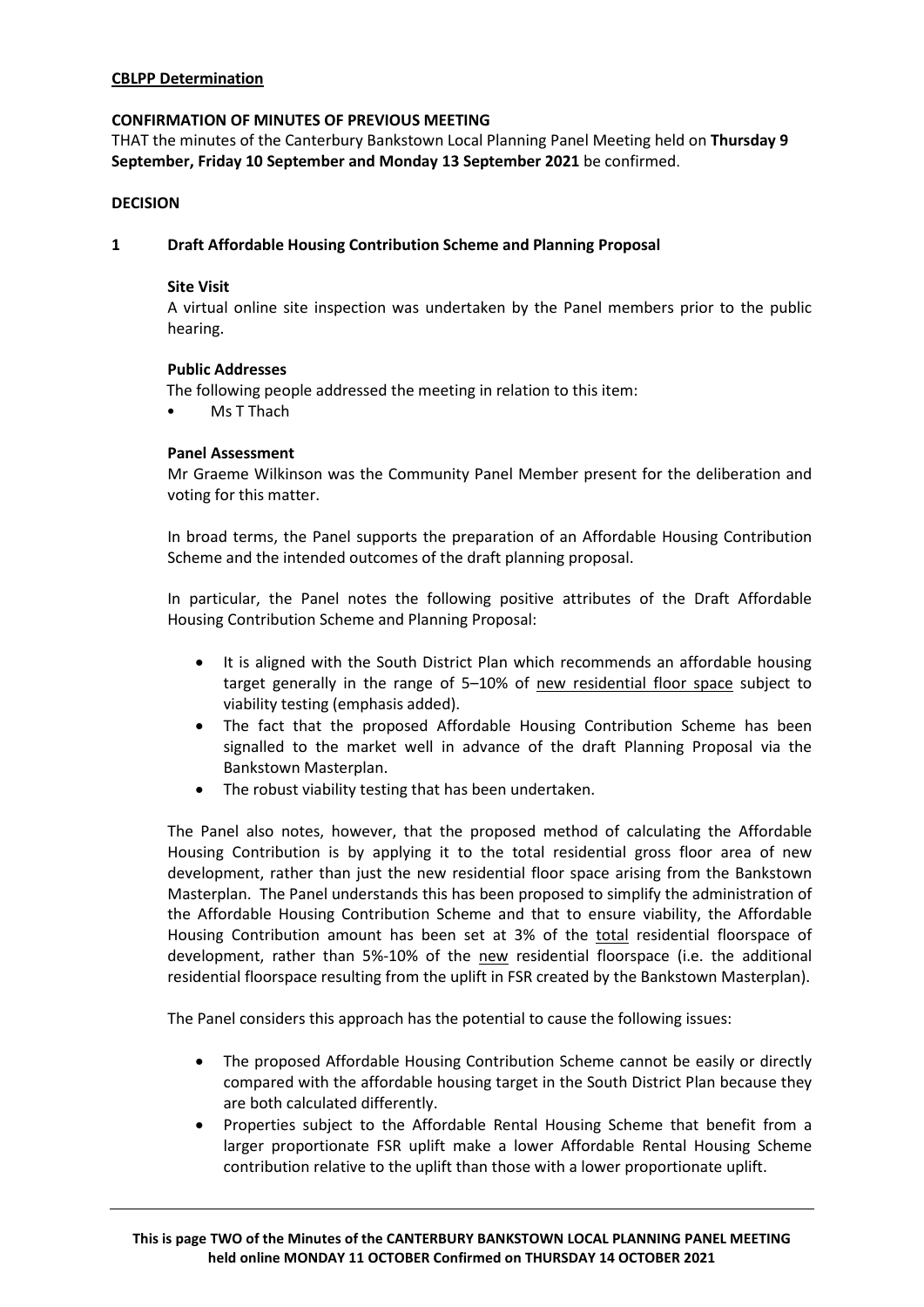The Panel acknowledges, however, that there are other factors which should be balanced against these issues. Some (but not all) of these would include:

- The complexity that the bonus FSR provisions would add to an alternate contribution formula.
- The views of government agencies.
- Consistency with other Affordable Housing Contributions Schemes now operating within the wider metropolitan region.
- Maintaining consistency with the Affordable Housing Contribution figure published in the Bankstown Masterplan.

# **CBLPP Recommendation**

THAT in the opinion of the Panel, the proposed Affordable Housing Contributions Scheme and Planning Proposal merits proceeding. The Panel also recommends, however, that further consideration be given to whether it would be desirable instead to nominate on the proposed Affordable Housing Contributions Scheme Map, in a similar manner to the Floor Space Ratio Map, the FSR uplift of individual properties (i.e. the difference between the old and the new FSR). The Affordable Housing Contribution formula would then be applied to the residential gross floor area calculated using this figure, and the percentage figure adjusted accordingly.

The benefits of this approach are that:

- The Affordable Housing Scheme will be applied consistently and equally to the uplift created by the Bankstown Masterplan.
- There will be a direct 'line of sight' between the uplift created by the Bankstown Masterplan and the Affordable Housing Contribution.
- The resulting percentage figure will be directly comparable with the affordable housing target in the South District Plan.

**Vote: 4 – 0 in favour**

**2 DA-582/2020 - 197-201 RODD STREET, SEFTON: DEMOLITION OF EXISTING STRUCTURES AND CONSTRUCTION OF A TWO-STOREY, 115 BED RESIDENTIAL CARE FACILITY WITH BASEMENT PARKING AND SERVICE ACTIVITIES WITH ASSOCIATED LANDSCAPING AND SITE WORKS**

# **Site Visit**

A virtual online site inspection was undertaken by the Panel members prior to the public hearing.

# **Public Addresses**

The following people addressed the meeting in relation to this item:

- Ms Sharna Labbe Principal Sefton Infants School Community (objector)
- Ms Adrianna Papaspiros (objector)
- Mr Con Papaspiros (objector)
- Mr John Papaspiros (objector)
- Mr Kevin Taylor CareSpace Properties P/L (representing applicant)

#### **Panel Assessment**

Ms Inaam Tabbaa was the Community Panel Member present for the deliberation and voting for this matter.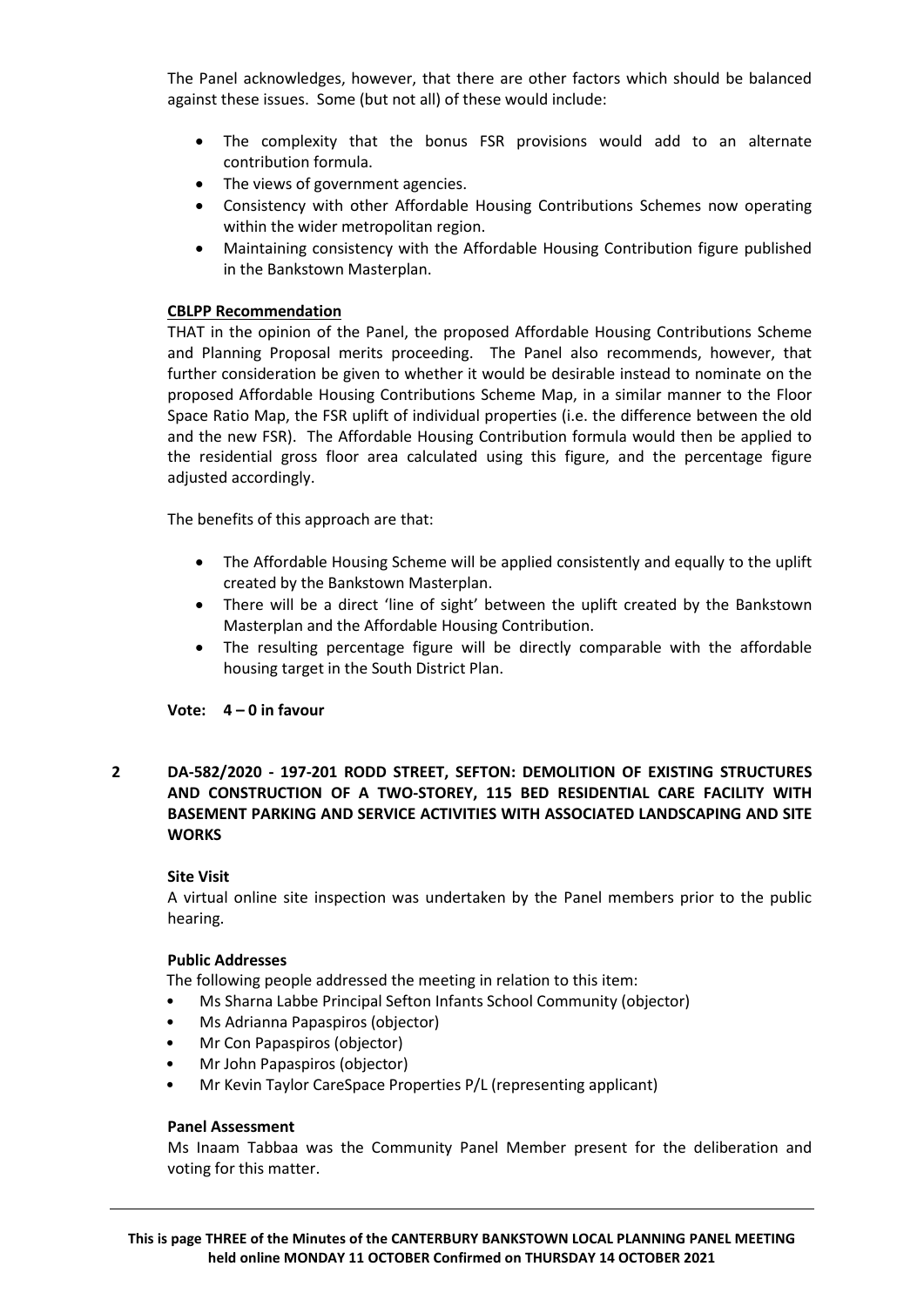The Panel determined that the subject site, while mapped as "Biodiversity" under the LEP, such did not prohibit the proposed development, but did require a careful merit assessment. The Panel noted that the Council had sought legal advice and that the proposed use was otherwise permissible in the zone. The Panel was also satisfied that the impacts on the vegetation on the site were acceptable.

The Panel carefully considered the issues relating to both the initial construction traffic and the traffic associated with the completed development. The Panel determined that more robust conditions were required to manage the construction traffic, in particular, a specific requirement for a Construction Management Plan which included a detailed requirement for liaison between the developer and the School.

The Panel considered that subject to additional and refined conditions the proposal was worthy of approval, and noted that construction of the development would assist with the increased provision of aged accommodation.

# **CBLPP Determination**

THAT Development Application DA-582/2020 be **APPROVED** in accordance with the Council staff report recommendation, subject to the following amendments to the recommended conditions:

- (a) Condition 3.26 delete paragraph (b).
- (b) Insert an additional condition as follows:

"A Construction Traffic Management Plan (the CTMP) is to be approved by the Council's Traffic Engineer prior to the issue of a Construction Certificate. The CTMP is to provide for the following:

- 1. A consultation program with the Sefton Infants School before commencement and during construction of the development;
- 2. Measures to restrict construction traffic during the 40 km/h school zone periods for both the morning and afternoon; and
- 3. Measures to restrict construction traffic to a left turn only movement from Rodd Street into the development site."
- (c) Insert an additional condition as follows:

"A dilapidation survey must be undertaken by a professional engineer for all of the adjoining properties and is to detail the physical condition of all structures (including driveways, retaining walls, and other outdoor structures such as carports, pergolas, awnings, pools, fencing etc), both internally and externally, including such elements as walls, ceilings, roofs, structural members and other similar elements. The dilapidation survey must consider structural as well as hydrological and geotechnical factors likely to arise from the development. It must be submitted to the Principal Certifier and all costs associated with preparing the survey must be borne by the person having the benefit of this Determination Notice. This survey must be provided in hard copy to the relevant adjoining property owners prior to the issue of a Construction Certificate."

#### **Vote: 4 – 0 in favour**

# **3 DA-1053/2020 67 LAMBETH STREET, PANANIA: DEMOLITION OF EXISTING STRUCTURES AND CONSTRUCTION OF A TWO-STOREY, 76 PLACE CHILD CARE CENTRE WITH BASEMENT CAR PARKING**

#### **Site Visit**

A virtual online site inspection was undertaken by the Panel members prior to the public hearing.